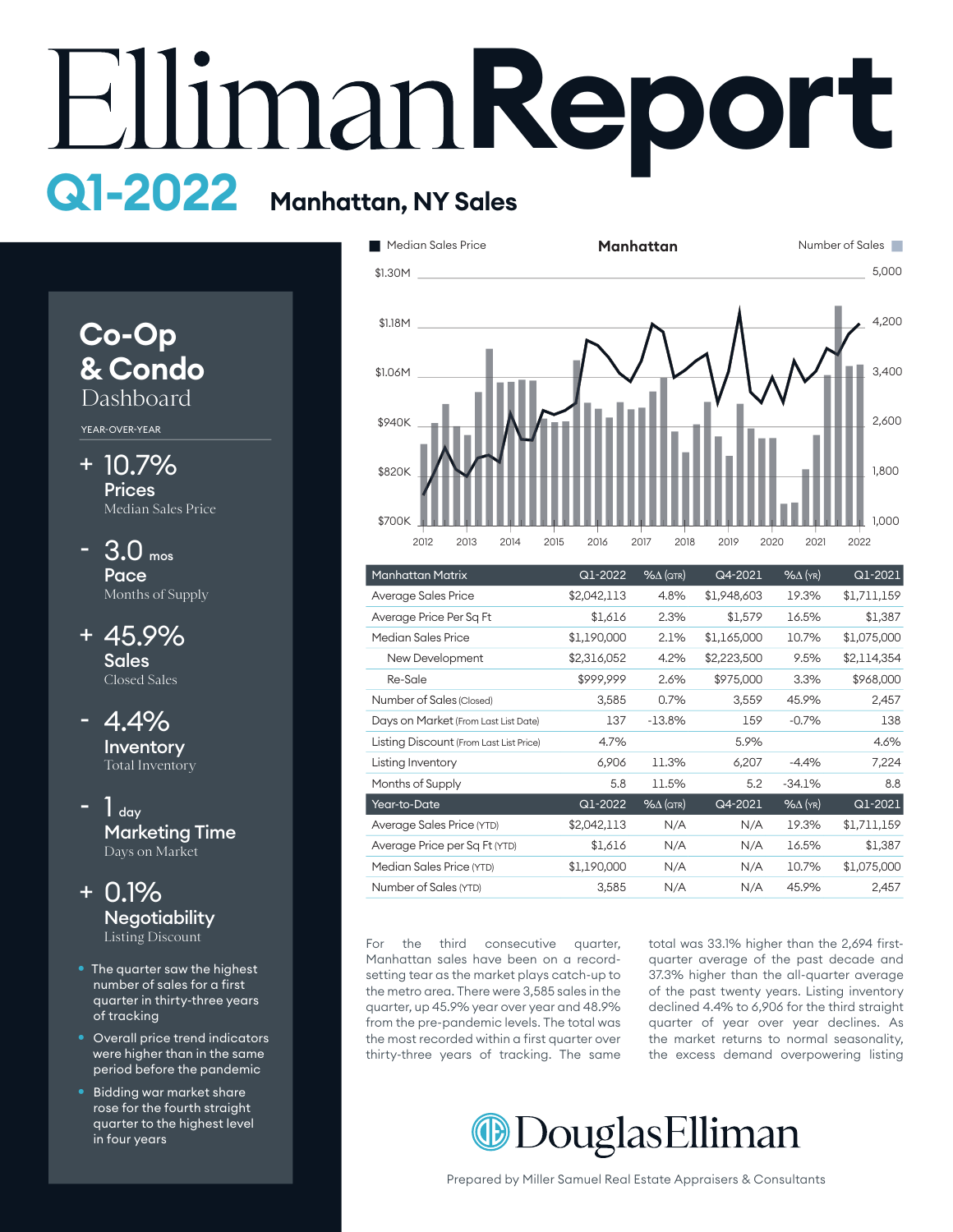inventory was partially offset by the seasonal rise in supply, and sellers pulled in from renewed price growth. With rapidly rising sales and sliding listing inventory from the year-ago quarter resulted in a fast-moving market pace. The months of supply, the number of months to sell all listing inventory at the current sales rate, was 5.8 months, 34.1% faster than the prioryear quarter and 23.7% faster than the same period two years ago before the pandemic. The general theme of the market remained that more annual sales growth was observed in higher price tranches. The market share of high-end sales continued to remain elevated, with sales at or above the \$4 million threshold being 11.1% of all sales, the highest percentage in two years and the second-highest share in five years. And sales at or above the \$2 million threshold rose to 30.2% for the highest market share on record. Median sales price increased 10.7% year over year to \$1,190,000, the secondhighest level on record and 12.3% above the same period in 2019 before the pandemic. The average sales price surged 19.3% to \$2,042,113, and the average price per square foot increased 16.5% to \$1,616 respectively from the same period last year. Both price metrics remained above pre-pandemic levels as well. Days on market, the average number of days from the last listing date to the contract date that closed during the quarter was 137, 0.7% less than the previous year. However, listings that were priced correctly and required no listing price adjustment sold within an average of 79 days, while listings that required price adjustments took an average of 162 days. Roughly 69.5% of listings were priced correctly. Listing discount, the percentage difference between the list price at the time of sale and the sales price was 4.7%, up nominally from the 4.6% listing discount in the year-ago quarter. Listings that were overpriced initially but closed within the quarter were discounted 5.3% with one price change from the original list price. Listings were discounted by 11.2% with two price changes and 15.4% with three price changes. After falling to a record low market share of 39.3% in the yearago quarter, cash purchases rose to 47.4%, just below the 48.6% market share average of the past eight years. The use of cash for purchases continued to skew higher for the upper end of the market. Cash buyers for apartments under the \$500,000 threshold accounted for 46.9% of sales, while cash buyers for sales above \$5,000,000 accounted for 56.3%. For buyers using financing, 35.7% had a financing contingency, down from 46.3% in the year-ago quarter. The market share of new development sales rose to 15.1% of all closings from 11.6% in the year-ago quarter. The new development market share record was set in the second quarter of 2006 at 57.9%. The average size of a new development sale slipped 3.5% year over year to 1,466 square feet, 8.5% below the first quarter decade average of 1,603. The average resale size was 1,228 square feet, 6% higher than the first quarter decade average.



## \$840K **Re-Sales**

\$900K

- The most first-quarter sales in nineteen years of tracking
- Median sales price increased year over year for the fifth consecutive quarter

2012 2013 2014 2015 2016 2017 2018 2019 2020 2021 2022

• The highest share of sales at or above \$5 million since at least 2003

2,500

| <b>Re-Sales Matrix</b>                  | Q1-2022     | $% \triangle (QTR)$ | Q4-2021     | $%$ $\Delta$ (YR) | Q1-2021     |
|-----------------------------------------|-------------|---------------------|-------------|-------------------|-------------|
| Average Sales Price                     | \$1,806,252 | 9.2%                | \$1,654,276 | 19.9%             | \$1,505,985 |
| Average Price per Sq Ft                 | \$1.471     | 5.8%                | \$1,391     | 16.8%             | \$1,259     |
| Median Sales Price                      | \$999.999   | 2.6%                | \$975,000   | 3.3%              | \$968,000   |
| Number of Sales (Closed)                | 3.042       | 2.6%                | 2.965       | 40.1%             | 2,171       |
| Days on Market (From Last List Date)    | 140         | $-10.3%$            | 156         | 9.4%              | 128         |
| Listing Discount (From Last List Price) | 4.7%        |                     | 5.6%        |                   | 3.9%        |
| Listing Inventory                       | 5.654       | 12.8%               | 5.012       | $-12.0%$          | 6,427       |
| Months of Supply                        | 5.6         | 9.8%                | 5.1         | $-37.1%$          | 8.9         |
| Sales Share of Overall Market           | 84.9%       |                     | 83.3%       |                   | 88.4%       |

This sub-category analyzes all co-op & condo re-sales available. The data is also contained within the co-op & condo markets presented.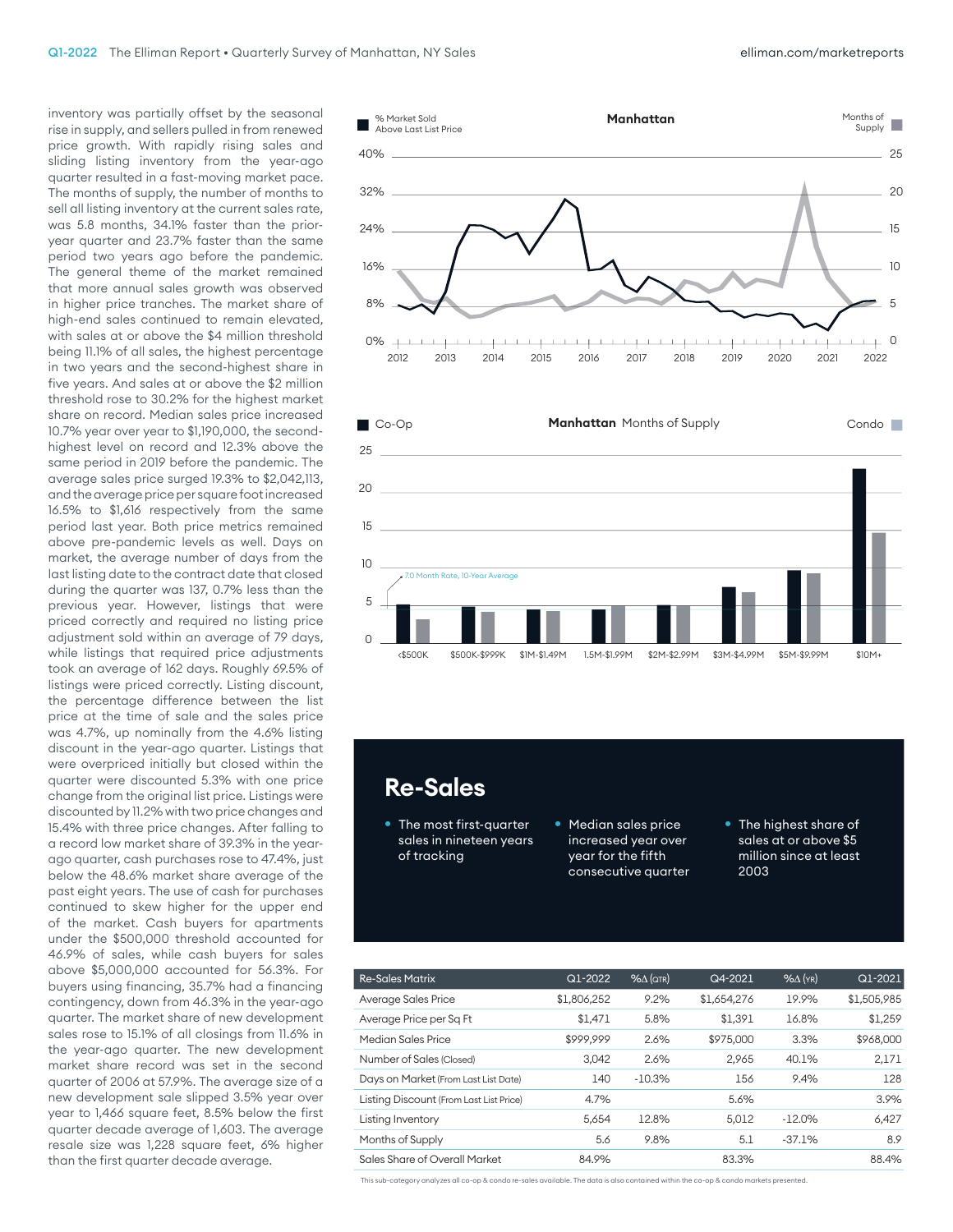300

# **Co-Op**

- The fourth straight annual sales surge resulted in the most firstquarter sales in eight years
- Median sales price posted significant annual gains for the fifth straight quarter and was higher than pre-pandemic levels
- Listing inventory fell year over year for the third consecutive quarter

| Co-op Mix  | Sales<br>Share | Median<br>Sales Price |
|------------|----------------|-----------------------|
| Studio     | 18.9%          | \$425,000             |
| 1-Bedroom  | 37.3%          | \$721,250             |
| 2-Bedroom  | 26.2%          | \$1,344,500           |
| 3-Bedroom  | 12.8%          | \$2,200,000           |
| 4+ Bedroom | 4.7%           | \$3.967.325           |



| Co-Op Matrix                            | Q1-2022     | $%$ $\Delta$ (QTR) | Q4-2021     | $%$ $\Delta$ (YR) | Q1-2021     |
|-----------------------------------------|-------------|--------------------|-------------|-------------------|-------------|
| Average Sales Price                     | \$1,354,191 | 6.6%               | \$1,270,251 | 17.4%             | \$1,153,645 |
| Average Price per Sq Ft                 | \$1,208     | 5.7%               | \$1.143     | 14.6%             | \$1,054     |
| Median Sales Price                      | \$825,000   | 3.1%               | \$800,000   | 5.8%              | \$780,000   |
| Number of Sales (Closed)                | 1.938       | 1.1%               | 1.917       | 41.4%             | 1,371       |
| Days on Market (From Last List Date)    | 139         | $-17.3%$           | 168         | 7.8%              | 129         |
| Listing Discount (From Last List Price) | 4.7%        |                    | 5.1%        |                   | 4.7%        |
| Listing Inventory                       | 3.486       | 13.1%              | 3.082       | -6.6%             | 3,734       |
| Months of Supply                        | 5.4         | 12.5%              | 4.8         | $-34.1%$          | 8.2         |
|                                         |             |                    |             |                   |             |

# **Condo**

• Sales were up annually by more than fifty percent to reach the most first-quarter sales in fifteen years of tracking

\$800K

- Price trend indicators were up sharply from pre-pandemic levels
- Listing inventory fell year over year for the third consecutive quarter

| Condo Mix  | Sales<br>Share | Median<br>Sales Price |
|------------|----------------|-----------------------|
| Studio     | 7.6%           | \$622,000             |
| 1-Bedroom  | 34.3%          | \$1,040,000           |
| 2-Bedroom  | 32.5%          | \$2,300,000           |
| 3-Bedroom  | 17.9%          | \$3,710,000           |
| 4+ Bedroom | 7.7%           | \$7,952,264           |



| Condo Matrix                            | Q1-2022     | $% \triangle (QTR)$ | Q4-2021     | $%$ $\Delta$ (YR) | Q1-2021     |
|-----------------------------------------|-------------|---------------------|-------------|-------------------|-------------|
| Average Sales Price                     | \$2,851,580 | 4.1%                | \$2,740,564 | 18.1%             | \$2,414,982 |
| Average Price per Sq Ft                 | \$1.992     | 0.2%                | \$1.989     | 16.2%             | \$1.714     |
| Median Sales Price                      | \$1,780,096 | 1.7%                | \$1,750,000 | 14.8%             | \$1,550,000 |
| Number of Sales (Closed)                | 1,647       | 0.3%                | 1.642       | 51.7%             | 1,086       |
| Days on Market (From Last List Date)    | 135         | $-10.0\%$           | 150         | $-15.1%$          | 159         |
| Listing Discount (From Last List Price) | 4.6%        |                     | 6.5%        |                   | 4.8%        |
| Listing Inventory                       | 3.420       | 9.4%                | 3.125       | $-2.0%$           | 3.490       |
| Months of Supply                        | 6.2         | 8.8%                | 5.7         | $-35.4%$          | 9.6         |
|                                         |             |                     |             |                   |             |